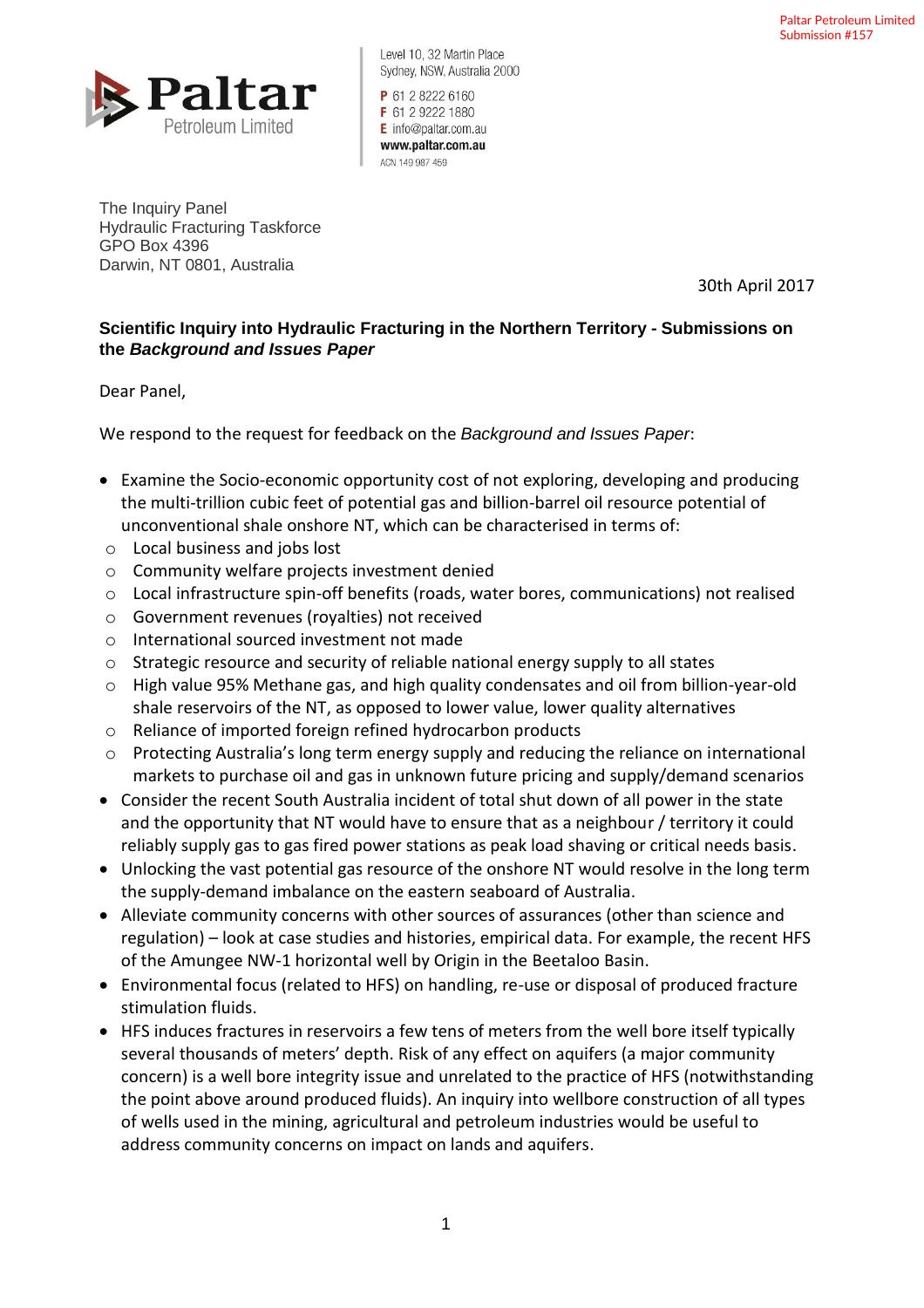

Level 10, 32 Martin Place Sydney, NSW, Australia 2000 P 61 2 8222 6160 F 61 2 9222 1880 E info@paltar.com.au

www.paltar.com.au ACN 149 987 459

- The opportunity to re-define areas that would not be allowed to be HFS, for example national parks, urbanised areas, sensitive indigenous and ecological areas, maintaining a balance to areas where HFS under regulation and control is allowed providing socioeconomic benefits, without compromising core environmental and populated area values.
- Community consultation is important to identify and analyse the key issues in the local communities as they see relevant to the Inquiry, and address those issues.
- Review the many inquiries on this and similar subjects in recent years in Australia, USA and UK. Virtually all credible (non political) Inquiries have arrived at similar conclusions, in that exploring for and developing gas and oil from unconventional sources (shale) with the use of hydraulic fracturing (fracking) is unlikely to pose any significant risk to groundwater (aquifers) or to human health, providing appropriate robust regulations (including environmental aspects) are in place, which are adhered to and enforced, such that the risk is acceptable and as low as reasonably practical (ALARP). The following is some of the recent outcomes of such credible Inquiries:
- o The Discussion Paper refers to (page 11) the previous work undertaken through the Hawke Reports (2014 and 2015) as well as the 2016 Hunter Report. These should the building base for the current Panel's work.
- o Prior to the Hawke Report 2014 The Australian Council of Learned Academies (ACOLA) Report "Engineering Energy: Unconventional Gas Production A Study of Shale Gas in Australia" 2013, found that with appropriate safeguards in place shale gas (unconventional) with the use of fracking represents no greater risk than conventional gas. Although certain regulatory oversight needs to be maintained and adhered to maintain a risk profile which is acceptable and as low as practical (ALARP).
- o The NSW Chief Scientist and Engineer, Professor Mary O'Kane conducted a review of Coal Seam Gas (CSG) and while we note that CSG is not the subject of the panel's Inquiry, we believe her findings are pertinent to this Panel's deliberations. On page 7 of her Report (30 Sept 2014) "There is a perception in some parts of the community that CSG extraction is potentially more damaging and dangerous than other extractive industries. This perception was heightened following the release of the American movie Gasland in 2010. The Review examined this issue in detail and concluded that while the CSG industry has several aspects that need careful attention, as do almost all industries, it is not significantly more likely to be more damaging or dangerous than other extractive industries". The relevancy is twofold, in that the NSW Chief Scientist and Engineer's Review debunked the hype associated with the movie Gasland, and recognised each extractive industry has its own unique characteristics which must be recognised, managed and regulated appropriately to achieve ALARP.
- $\circ$  The Western Australian Upper House reviewed the issue of fracking, and after two years of examining evidence etc. concluded (Nov 15) that fracking can be carried out safely if regulated appropriately. It found the impact on human health and the environment were 'negligible' despite widespread concerns about the practice.
- o The South Australian (SA) Natural Resources Committee recently completed a two year Inquiry into unconventional gas and the use of fracking, and issued it's final Report on 30 November 2016. It's key recommendation against it's first Term of Reference was that unconventional gas (fracking) is unlikely to have any impact on groundwater (aquifers).